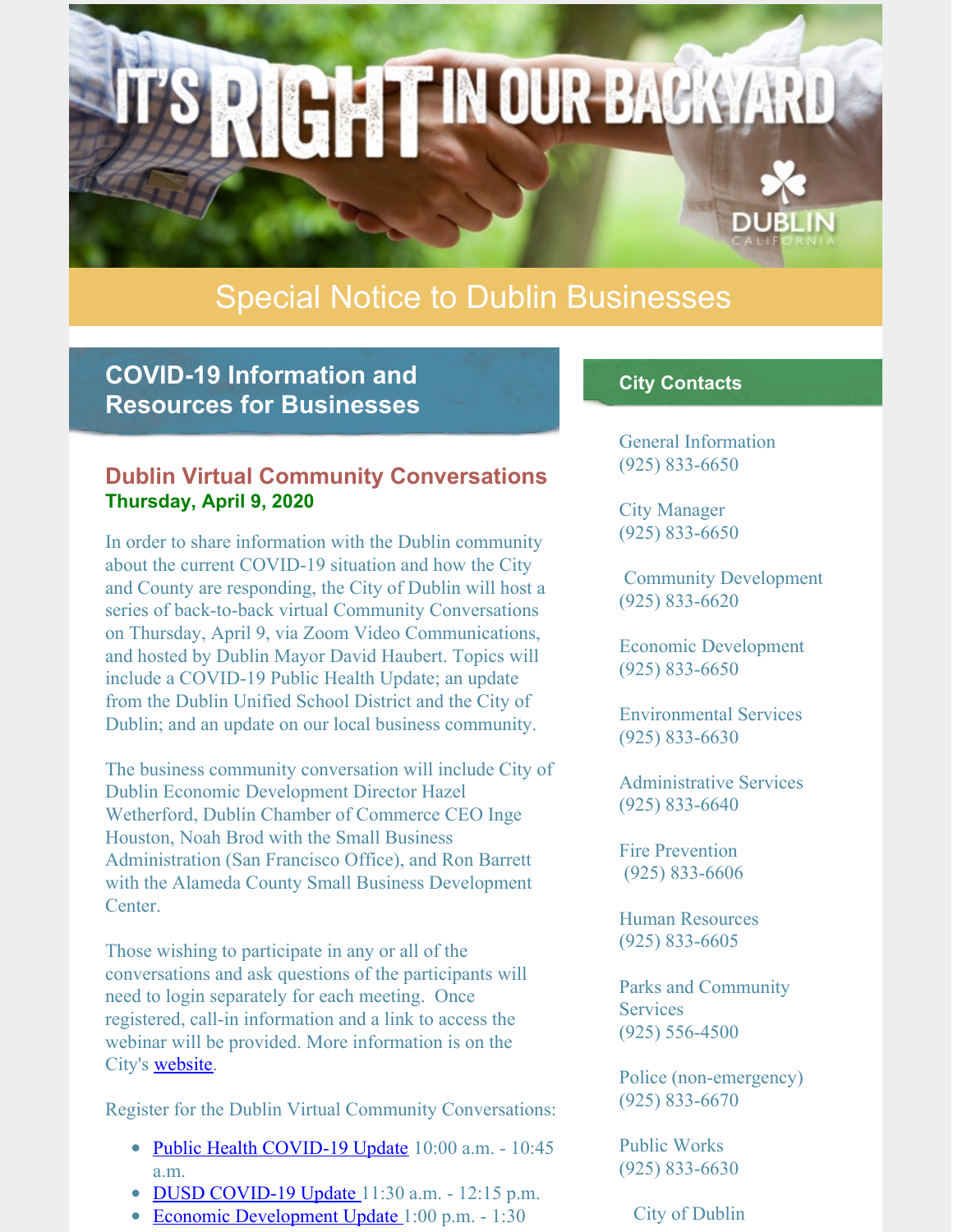p.m.



100 Civic Plaza Dublin, CA 94568 www.dublin.ca.gov



# **Business Resource Guide Now Available**



The City of Dublin has published a Business Resource Guide for our local businesses who have been impacted by COVID-19. This guide provides information on federal, state and local financial assistance as well as support programs, online tools, webinars, and private resources available to businesses. You can download a copy by clicking on the image above or on the following **[link](https://dublin.ca.gov/DocumentCenter/View/22168/ED-COVID-19-Business-Resource-Guide?bidId=)**.

# **Q&A with Small Business Development Center Friday, April 10, 2020 10:30 a.m. - 11:30 a.m.**

Small Business Development Center's (SBDC) expert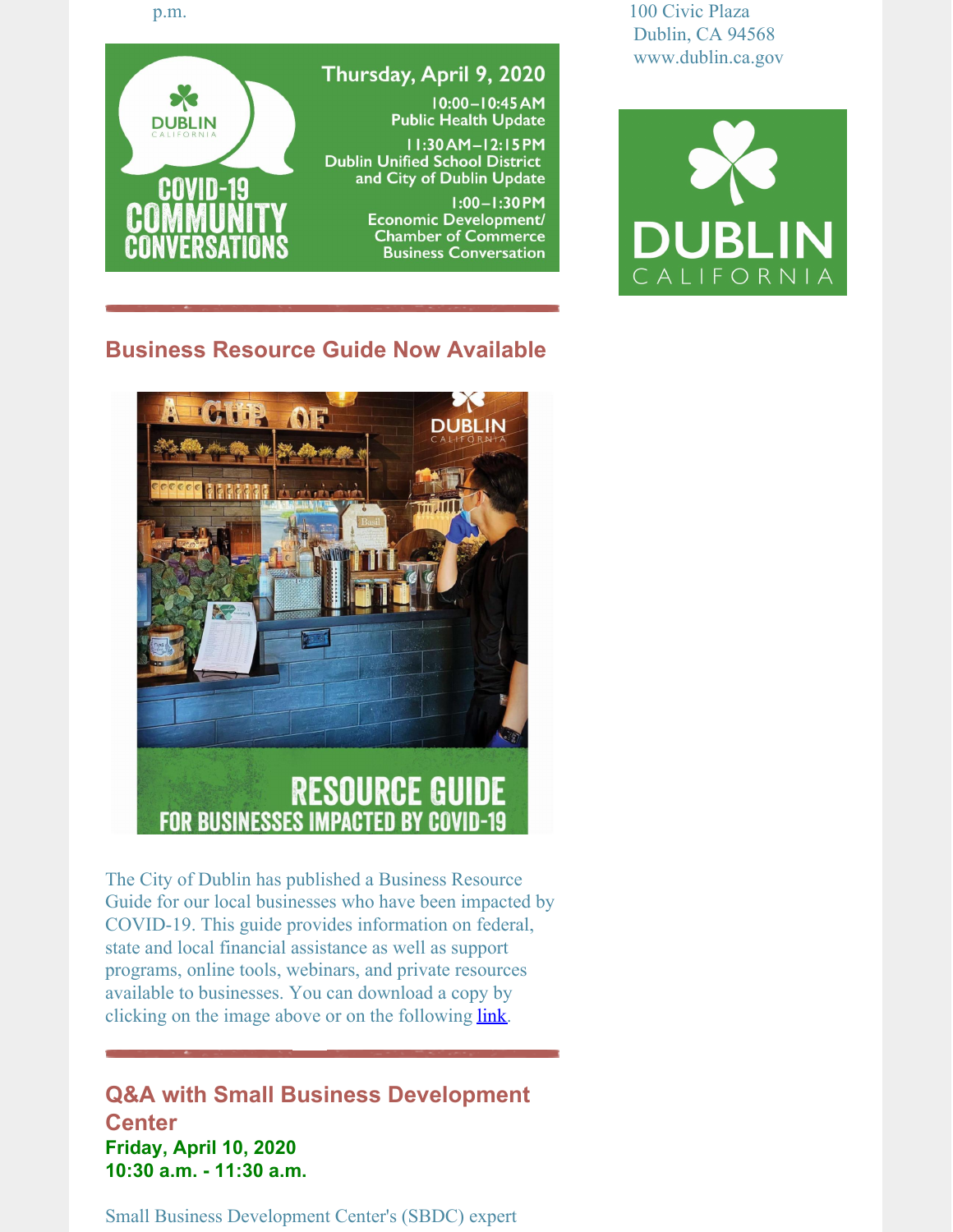financial team and other field experts will answer your questions about emergency response loans for COVID-19 on a Zoom call. SBDC will also host a Spanish language Q&A on April 16, 2020.

To join the Zoom call on Friday or for more information, visit their [website](http://campaign.r20.constantcontact.com/render?ca=52f426be-8777-4dd6-86e9-86694b7eb215&preview=true&m=1101408863358&id=preview).

If you are not familiar with SBDC, read this **[factsheet](https://drive.google.com/file/d/1-GmD790MebkMKgn9iOU-vggFu0-iuCnS/view)** on the role of SBDC's versus the SBA.

# **Property Tax Deadline is April 10; Hardship Process Being Created**

The deadline to pay Alameda County property taxes remains April 10, 2020, however the Alameda County Treasurer-Tax Collector announced they will work with taxpayers on an individual basis to address hardships caused by the coronavirus and the Shelter-in-Place order. After April 10, they will have a penalty cancellation request form specifically related to COVID-19 hardships.

For more information, visit their [website](https://treasurer.acgov.org/index.page).

## **#TRIVALLEYTogether**

Innovation TRIVALLEY Leadership Group (ITV) is asking local business leaders to help our region by donating or simply supporting local businesses as we navigate this time of uncertainty together. ITV is coordinating efforts to direct our region's help in these three focused areas:

- Donate Technology to support online learning
- Donate Medical Supplies to Tri-Valley Hospitals
- Donate Cash to support our most vulnerable population

If you have questions about how you or your company can participate, please **[email](mailto:info@innovationtrivalley.org)** ITV.

ITV is also interested in hearing about the actions of local businesses. To spread the message that innovation, empathy and connectivity builds regional resiliency, they are interested in acknowledging how your business is contributing. Please send your "good news" information to Traci [Anderson](mailto:tanderson@innovationtrivalley.org) at ITV.

For more information, visit ITV's [website](https://innovationtrivalley.org/how-can-you-help).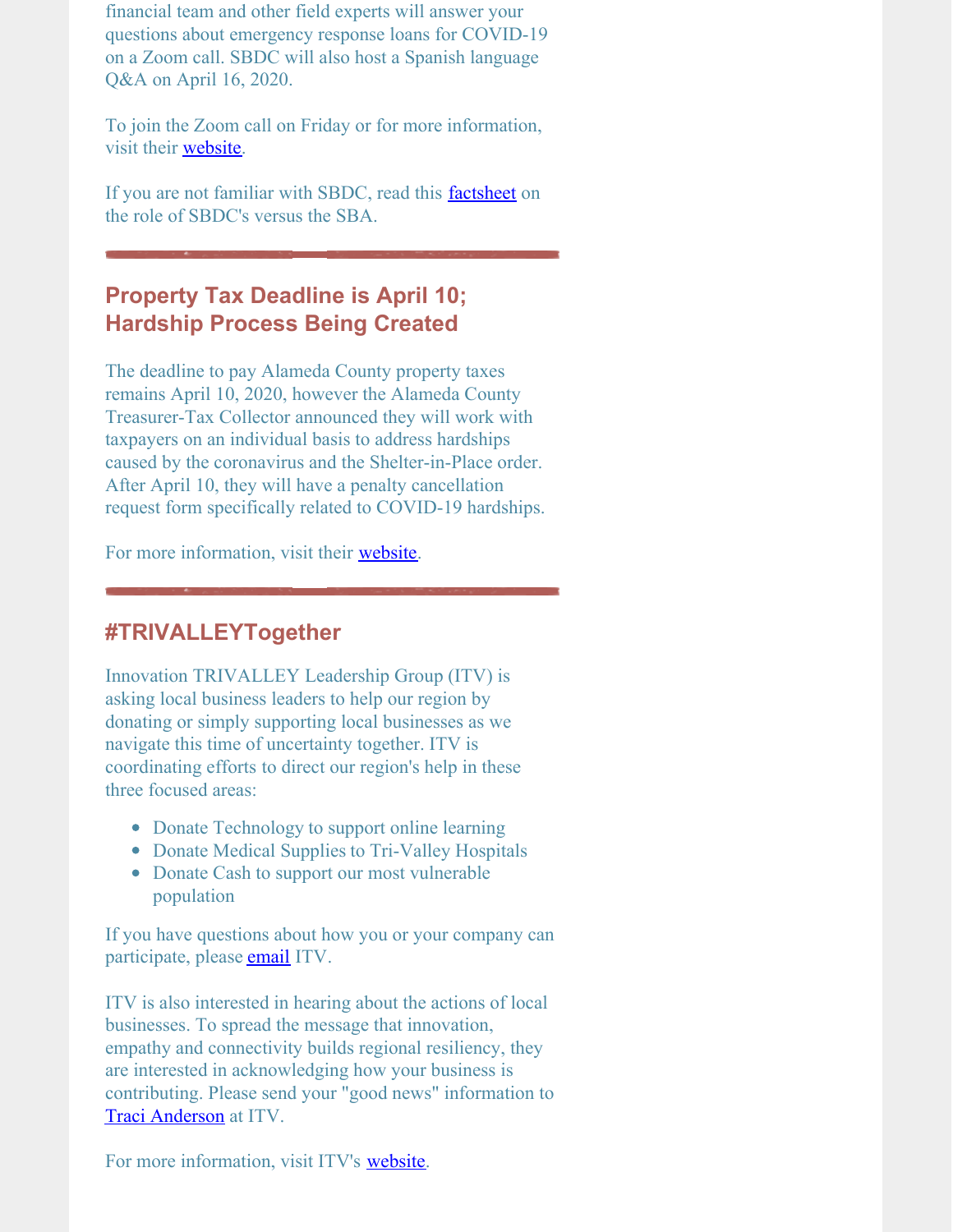

# **Does Your Business Have a Surplus Food Inventory?**

With restaurants ordered to close or limited to delivery and take-out orders, many food service businesses have more inventory than they can use. Meanwhile, the Alameda County Community Food Bank (ACCFB) is seeing an increased need in the community as many residents have lost their income. If your business has surplus food inventory, consider donating it to ACCFB.

### ACCEPTED:

Meat, bread, produce, dairy, ready-to-eat items, dry and shelf-stable staples, canned proteins, healthy snacks, and some non-food items. Donated food must be in sealed packages with labels that include ingredients and allergens.

## NOT ACCEPTED:

Prepared food, such as trays of lasagna, rice, etc.

### To make a food donation, visit **[https://mealconnect.org](https://mealconnect.org/disaster#/signup).**



# **Materials Available for Shop Small**

American Express has created ready-to-use Shop Small materials for use during the COVID-19 pandemic to help business owners get the word out about how you're navigating the current situation, and how your customers can help.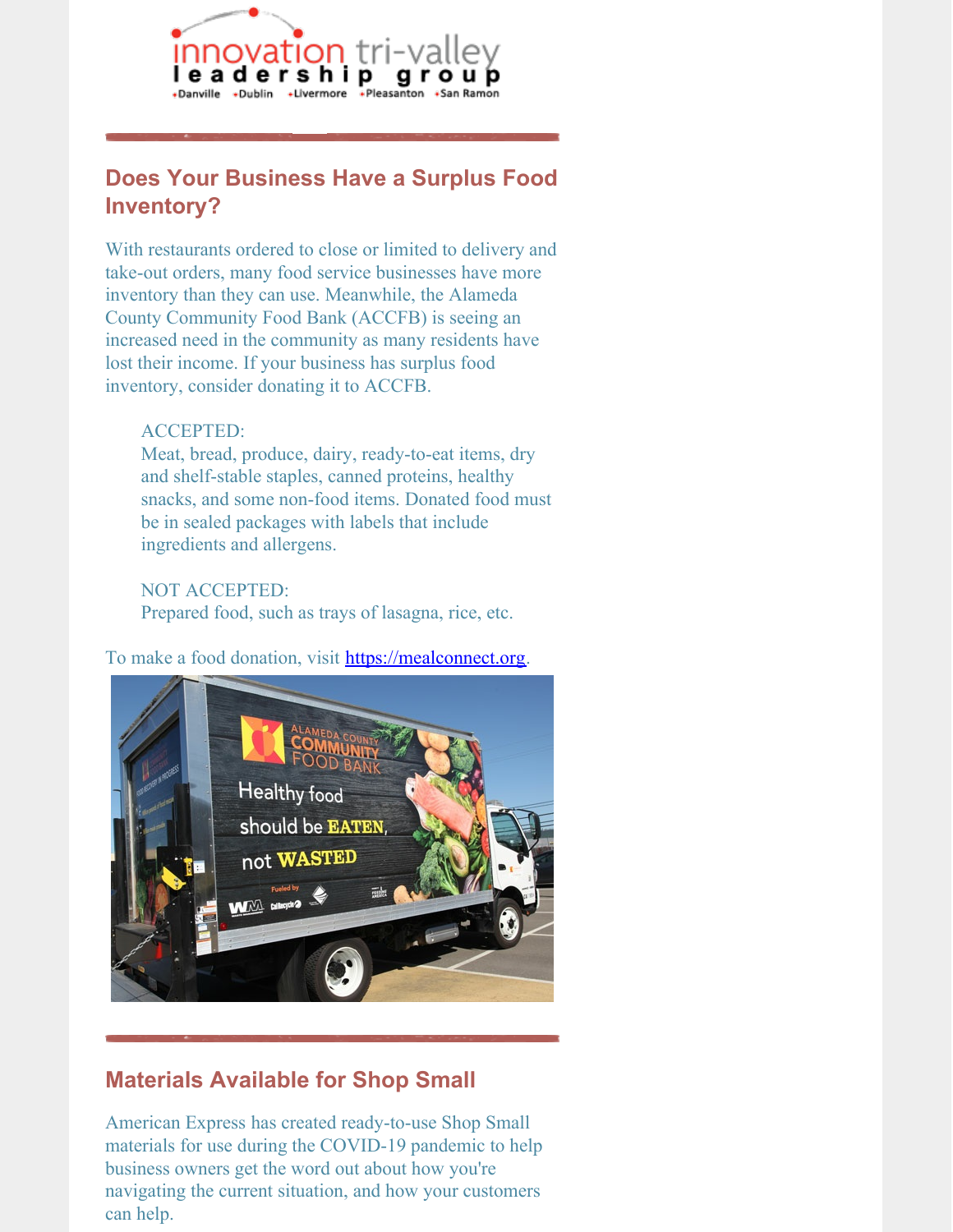Download the free materials from the American Express Small Business [Resource](https://www.americanexpress.com/us/merchant/sbrc/special-programs.html?extlink=em-us-GABM-C19_SBRC_SBO#socialdistancing) Center.



# **Tri-Valley Career Center Hiring Survey**

The Tri-Valley Career Center (TVCC) (a service of the Chabot-Las Positas Community College District) has created an employer survey to help Essential Businesses who are currently looking for new employees.

If you are hiring, please consider completing TVCC's hiring [survey.](https://www.surveymonkey.com/r/TriValleyEmployers)

# **#CATakeoutTuesday**

Visit California has launched the hashtag **#CATakeoutTuesday** across multiple social media platforms. This statewide hashtag is in addition to the local hashtag **#DublinEats**.

Visit California's handles are: Facebook: @visitcalifornia Instagram: @visitcalifornia Twitter: @visitCA